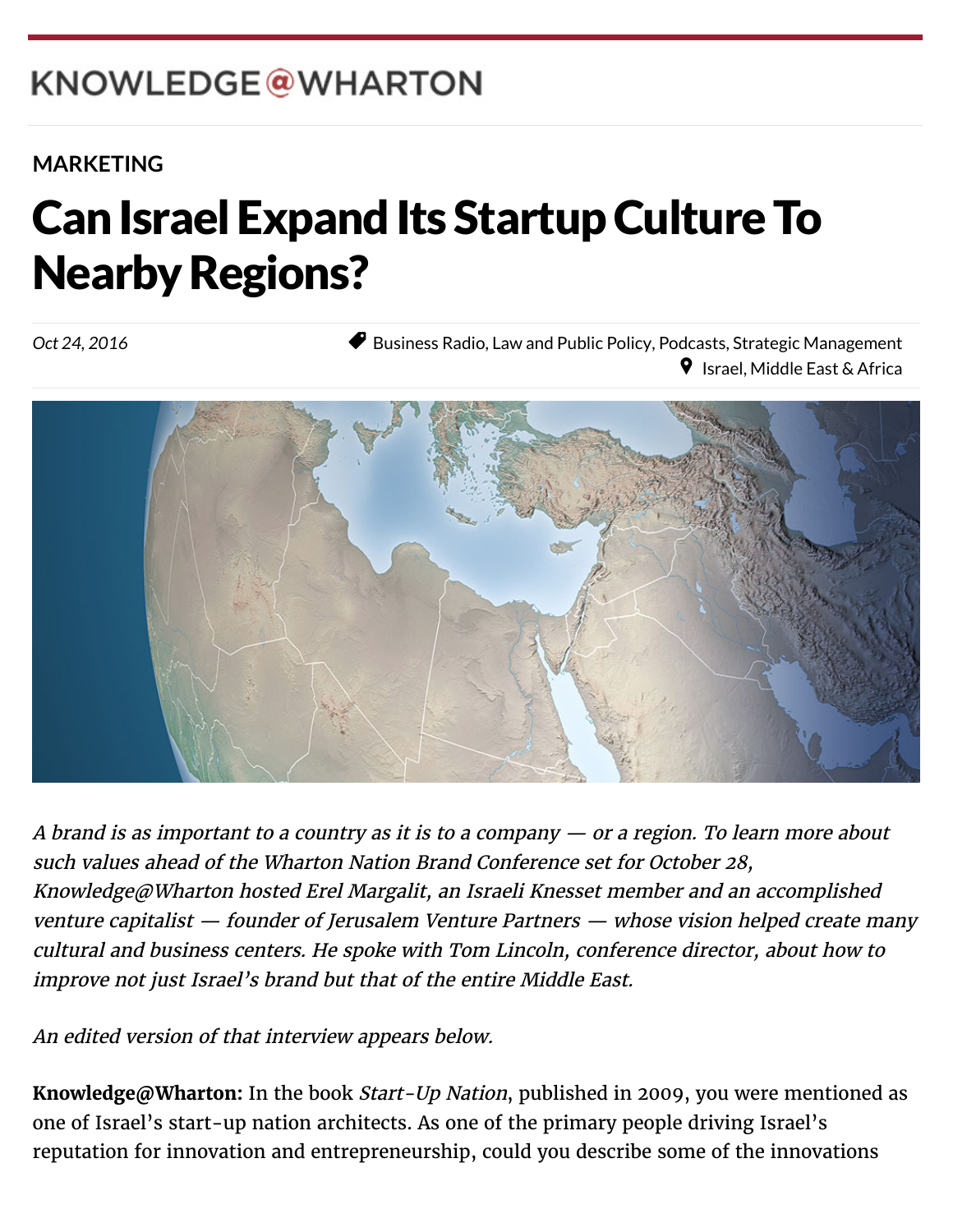that have come out of Israel — like water, energy, agriculture and high-tech?

**Erel Margalit:** Israel's big drive for fusing innovation and business came in the 1990s, when one of the major revolutions occurred: Telephone systems around the world turned from voice, where you said, "Hello, Mom, it's me," to data, where you really created a foundation of the communication infrastructure. Today, this network serves as a big video network around the world. That has to do with defense-related technologies like optics and like wireless. … It was really about making them civilian applications. And the rise of venture capital in Israel in the beginning of the 1990s was a key force that merged together with the entrepreneurship, with science, with the American-style management that came into Israel during these years with companies like Intel, Motorola and digital IBM. It led to one of the biggest revolutions, and we started with communication and software. It was the foundation of the Internet revolution as well.

Currently, a lot of this is cybersecurity. I had the pleasure of investing in a cybersecurity incubator that I founded in Be'er Sheva. It is also about new themes that are now coming together, like the combination of food, agriculture and health care, water technology, alternative energy, and a variety of additional themes that need technology in order to transform themselves and the environment in which we live.

**Knowledge@Wharton:** A lot of the innovation coming out of Israel has been coming out for decades. One of your biggest successes has been to promote cooperative initiatives within Israel, with the goal of turning areas in the north and the south into international hubs of innovation. I understand that you're now intending to do the same on the regional level. You have a new "converging interests, economic and security" plan, and it aims to develop projects in which Israeli and Arab partners cooperate — a kind of start-up region. What kinds of converging interests might lead to this cooperation?

**Margalit:** Just on the political level, whenever people talk about an agreement in the Middle East between the Israelis and the Palestinians, they usually confine it to what Israel needs to give up, and to a very narrow political solution of a two-state solution between the Israelis and the Palestinians — which, you know, we are all for. But one of the big themes that I'm talking about is not only what Israel needs to give up  $-$  in other words, land for peace  $-$  but also, what it is that Israel can gain for its own interests, and what can the region gain from countries working together, rather than just standing alone?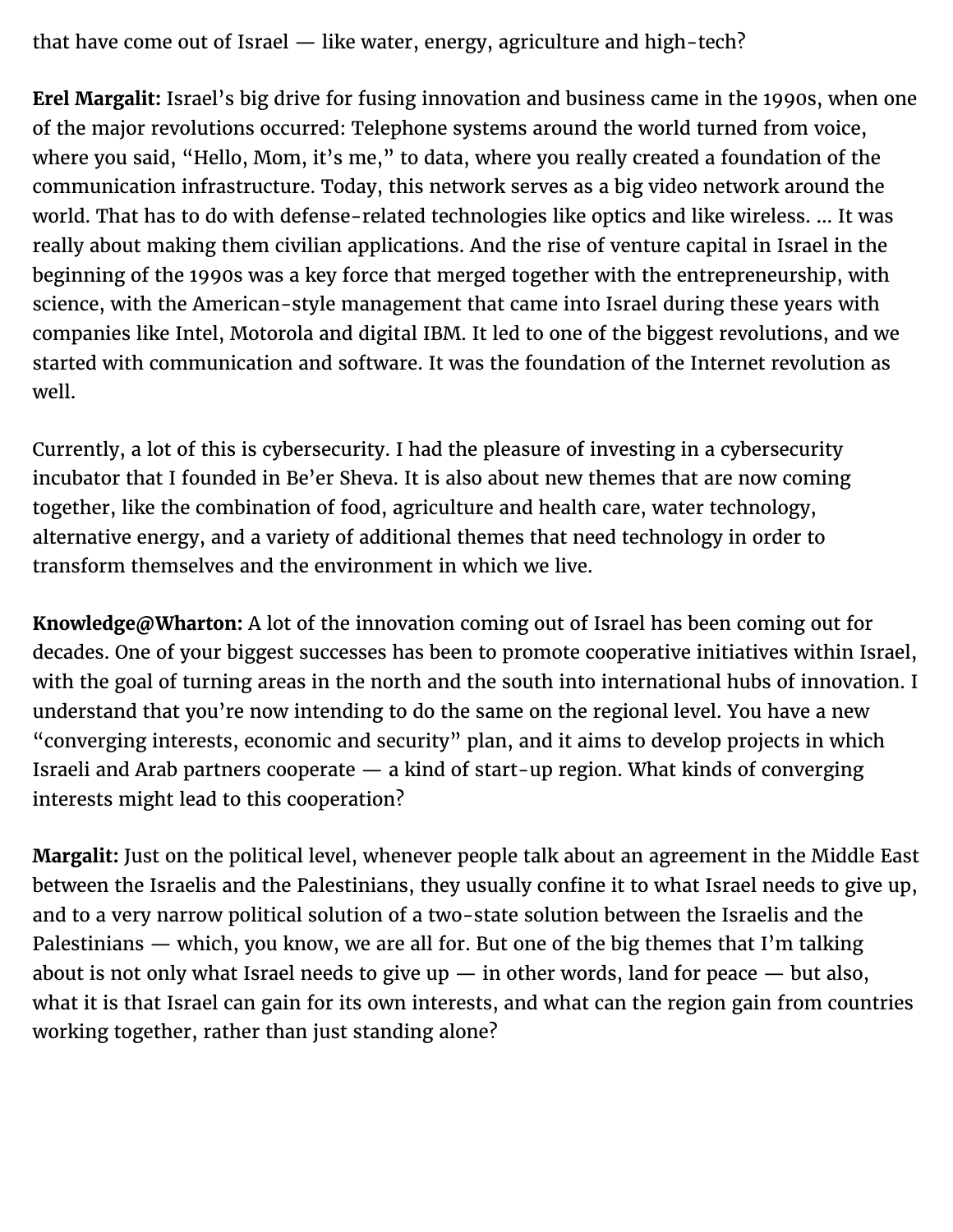### **"One of the big themes … is not only what Israel needs to give up … but also what Israel can gain for its own interests."**

There are two major threats. One is that many countries still feel quite threatened by Iran, and there's a big infusion of capital going into Iran. The other is the rise of ISIS and fundamentalism. When it meets poverty, extremism becomes very dangerous. So one of the things that I'm saying to the countries around us, like Egypt, like Jordan, like Saudi Arabia and the Gulf states, like Morocco or Tunisia, is: "Hey, this region was called in ancient times the Fertile Crescent. And it's been a while since we have been using the very strong traditional cities like Cairo and Jerusalem and Aman and Casablanca, and other major cities in the region, and bringing the message of innovation and cooperation."

Instead of standing and looking at the big influx of capital into Iran and just worrying about it, I'm saying, let's create several big regional projects around water because the Middle East is drying up and Israel and some other countries have very strong water distillation technology, irrigation technology, something that the region needs in a big way. Agriculture [too] because the region needs to feed itself. There are a lot of people in the region, and many of the crops, because of the changes in weather, need new strategies. The U.S. and Israel and Europe and different countries in the region could work together on agricultural strategies and food strategies. They could feed the people in a way that would give more prosperity and a better day-to-day existence to a lot of people.

And then there's energy. The region has been known for its fossil fuels. But today, there are alternative energies, solar energy and others, that the region could be working on, in order to move away from fossil fuels into alternative energy, which will keep the region cleaner.

And then finally, there's technology. A lot of people have been talking about "start-up nation," and how technology is very strong in Israel. But one of the things that I've seen in addition to that is that there are major hubs of growing innovation in other parts of the region as well, that as an Israeli, as an entrepreneur, as a venture capitalist, as a political figure, wants to bring innovation into the political world, I'm looking at themes that we can cooperate on in places like Ramallah [in the West Bank], in places like Cairo and Aman, in places like Istanbul.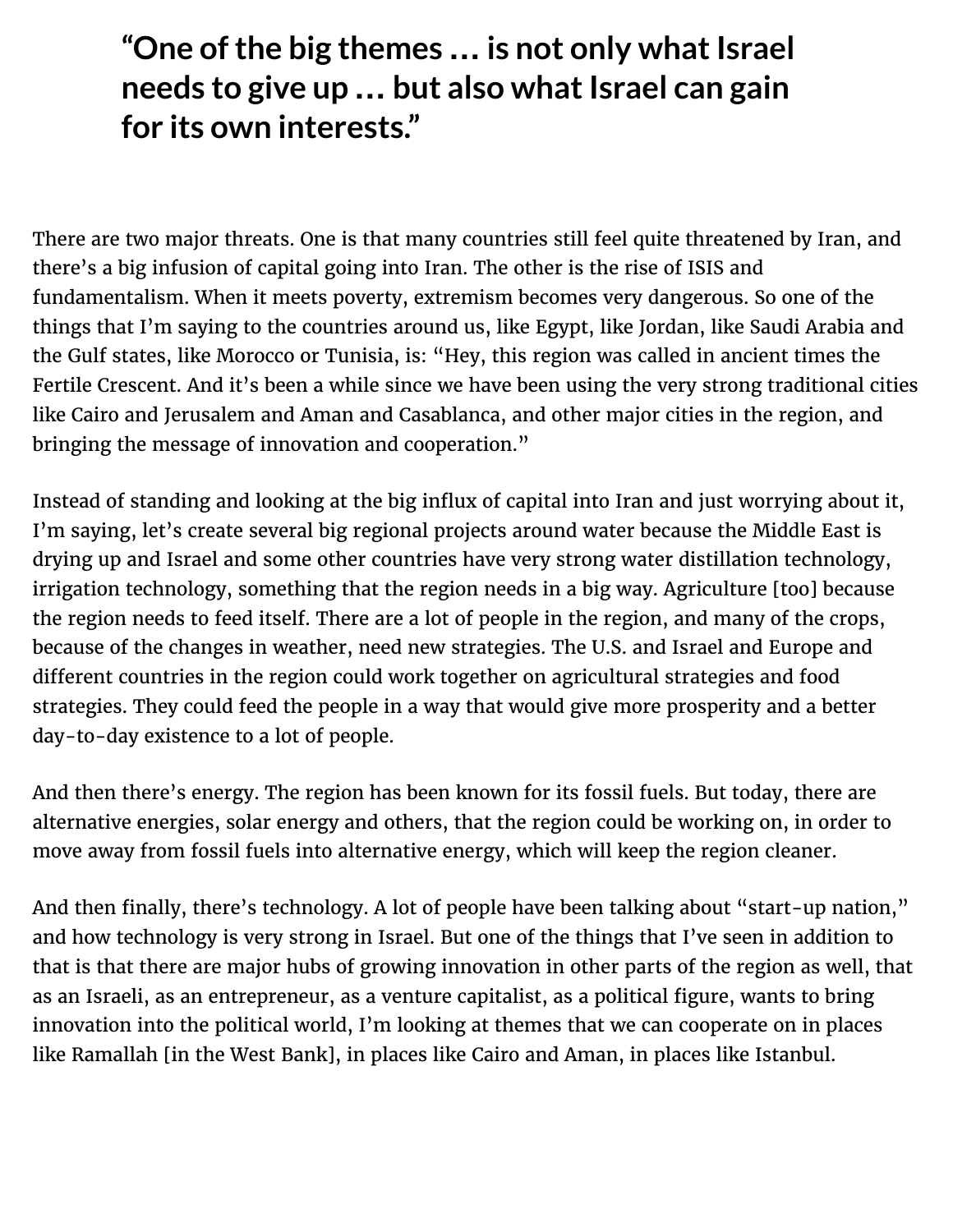What I'm calling for, what I'm saying, is "Let's call it the power of yalla." Yalla, in Arabic, means, "Let's move." And we're using that concept in Hebrew as well. I'm saying if we wait for all the political figures to figure this out, we're going to wait for a long time. There is a new generation of innovators, of people that are saying what they can do rather than just what they cannot do. I'm calling for a regional project of different themes that we can move on together, and I'm presenting this in different Arab countries.

I'm presenting this in the U.S., in Europe, to the Chinese, to others who want to hear about this. And I'm saying, "Let's take some major themes and move them forward." That would give a background to the political negotiations, but it would also make the things that we can work on together tangible, real, and bring more prosperity to a lot of people who are talented, that want a new chapter, and who want to see how they could move the region forward, rather than just look at each other through the lens of a gun.

**Knowledge@Wharton:** What opportunities do you see in your converging-interests plan for new foreign investment in Israel from outside of the Middle East?

## **"If we wait for all the political figures to figure this out, we're going to wait for a long time."**

**Margalit:** There are a lot of projects and a lot of themes that are ready to be defined for international capital. I brought more than nine countries to invest in JVP, Jerusalem Venture Partners, in the sovereign funds of these countries. But it's only when we defined a wellstrategized fund that had a focus, whether it was cybersecurity or communications, whether it was the web, whether it was health care IT.

The same thing goes for large infrastructure projects. If you're going to build a major airport between Eilat [in Israel] and Aqaba [in Jordan] near the Red Sea, and you're going to involve Jordan, Israel, the Saudis, and Egypt, you need an economy of airports. You need a big plan. You need a big project. There will be quite a bit of capital that would be interested in investing in such a project, but it needs to be defined in a way that the capital could understand.

So what I'm looking for the governments to do is to provide a framework for discussion. What I'm looking for entrepreneurs and local leaders and academic leaders and business leaders to do is to identify some of these big themes, and to get into a process where some of these themes become real, tangible projects.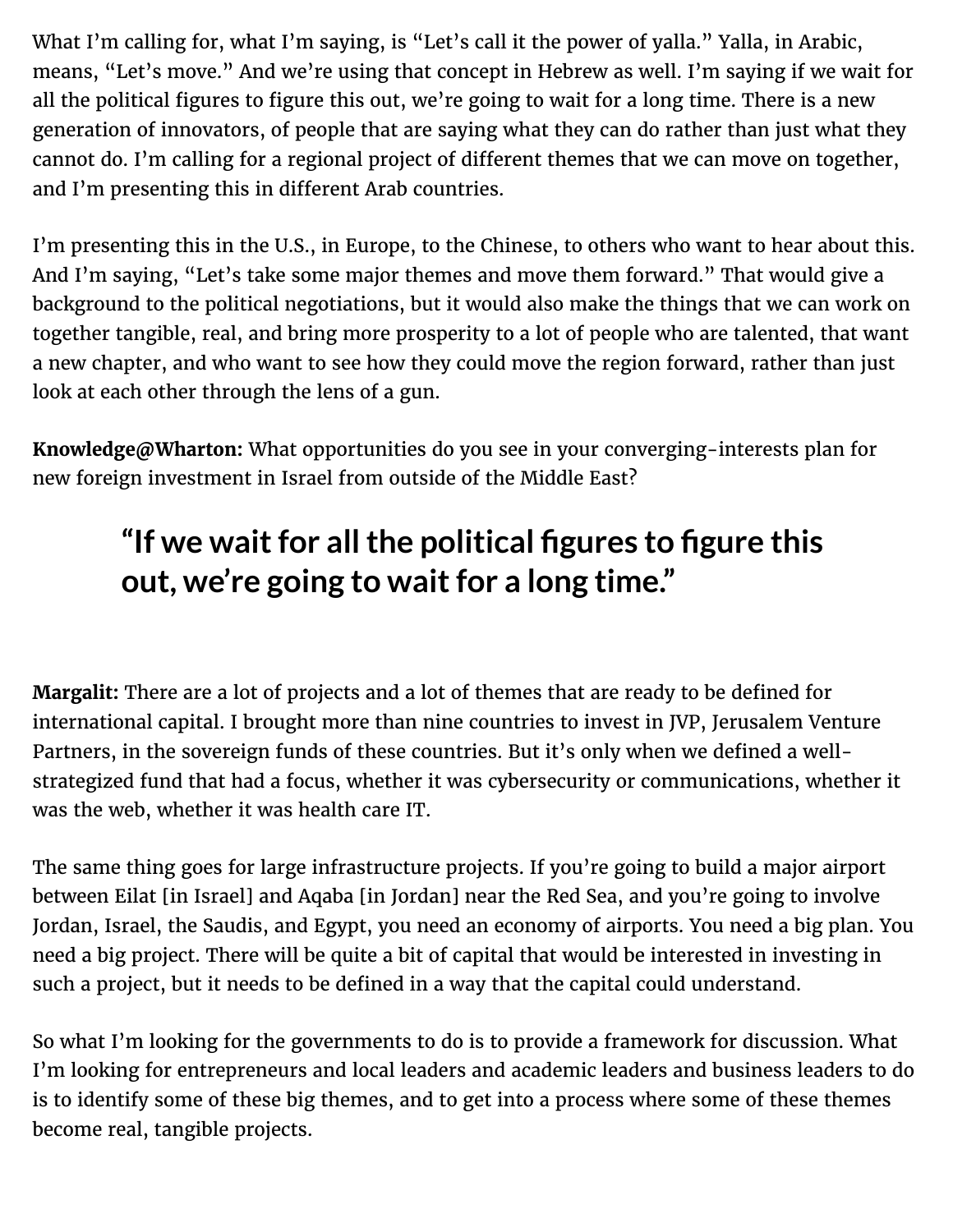There's also security. It's a big issue in the Middle East. We are in the midst of very trying times. But what I'm saying is, it's not Arabs against Jews in the Middle East. It's extremists whether they're ISIS or Al Qaeda or Hezbollah, or the militant factions of Hamas — against those who are willing to stand against them — countries that are ready to be moderate. Some of them are even ready for more democratic processes. Some of them are not. But there are countries that are willing to stand up to extremism, and need cross-border cooperation on the security level as well.

Because if you're going to protect the airports, if you're going to protect the banks, if you're going to protect the utility companies or the energy companies, you need cross-border technology, security cooperation, and the region needs to address that. It's not that the U.S. and Russia are going to always intervene. It's the countries of the region that need to work together if they're going to protect the civil society, and they're going to allow their people to move on, rather than face extremism in different parts of the region.

**Knowledge@Wharton:** JVP has been instrumental in building dozens of high-tech start-ups into global corporations. How has the venture capital industry in Israel changed over the last 25 years?

**Margalit:** The world has changed in a big way due to technology. We're seeing it on the West Coast, on the East Coast. We're seeing it in places in Europe. And we're seeing it in a big way in Israel. Technology has been a driver in a lot of the revolutions that we've had in our daily lives.

But now, we need to embark on new themes. We need to feed the world in a better way. Processed food needs to be something that heals people, rather than brings about diseases, like the sugar and different substances that will need to be replaced in our ordinary food do. I think that food is going to be a big source of healing, rather than chemical drugs. That's going to be a big theme in the next few years, and I think that there's a lot of cooperation between nations that needs to occur on that front. And the venture capital community will need to see how they could make a profit in investing in some of these themes around medical food, around healing food and wellness.

## **"It's not Arabs against Jews in the Middle East. It's extremists against those willing to stand against them."**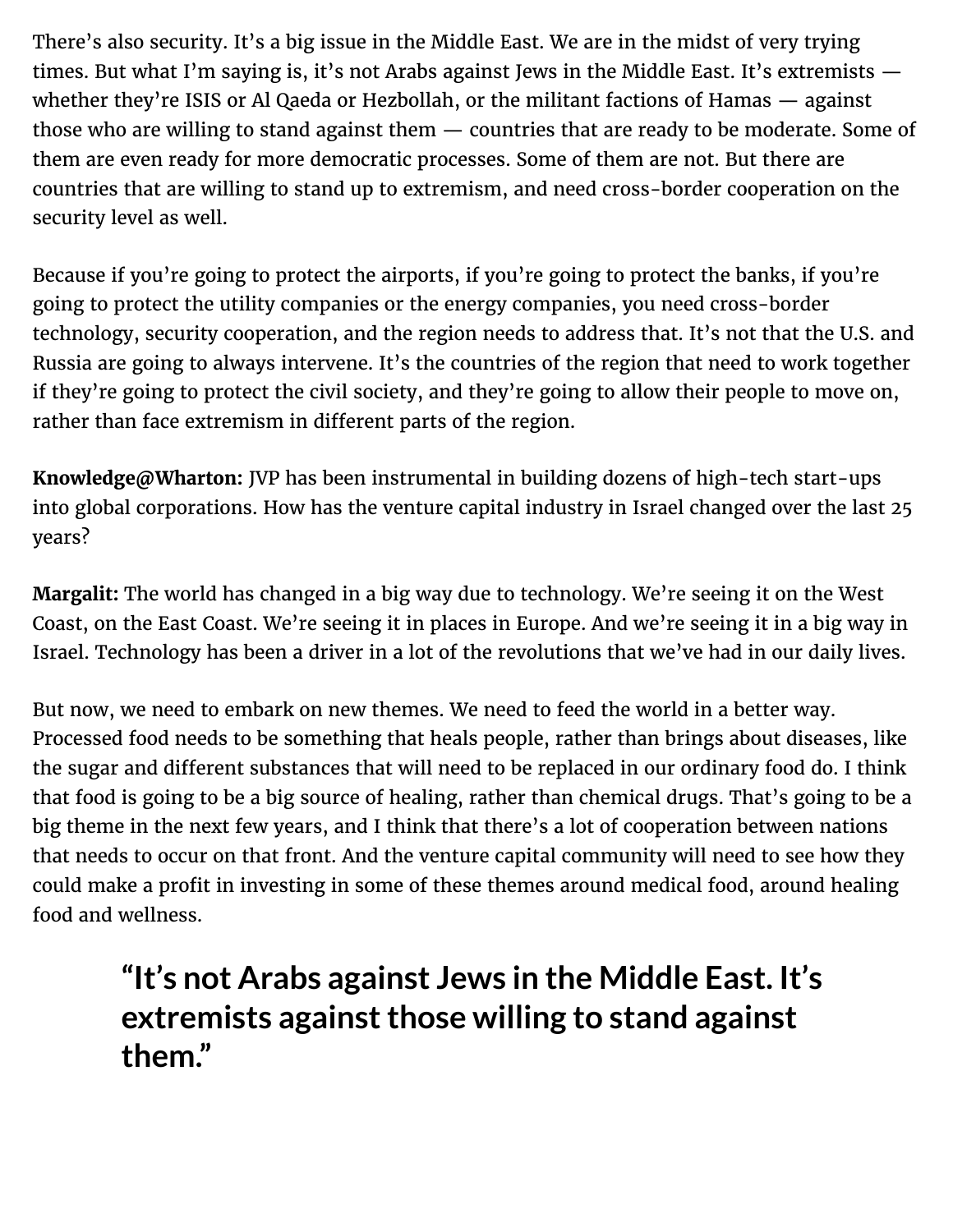I also think that the environment, water, all these themes are going to be important for large, urban communities around the world. And once you have strategies that make sense, you will need technology and you will need investments. Some of them would be early stage, and some of them would need to be more project investments, as these things are going to be working. And you need to make it profitable for the investors, so that it's not just the social profit endeavor. It needs to be something that the investment community could really enjoy.

The venture capital industry, both in Israel and in our neighborhood, and around the world, needs to transform different themes not only in terms of things that we were doing in the past — like communications or software or web, or biotechnology — but also around new themes that could be exciting socially, and could be very beneficial from an investment standpoint as well.

**Knowledge@Wharton:** I noticed that the Chinese had purchased some of Israel's great food brands. What is your take on large investments in Israel from China? Have those dried up because of the turbulence in the Chinese economy, or is Chinese investment in Israel still growing?

**Margalit:** No, I think the Chinese are still trying to find their way into Israel in different strategies, one of which is technology. The fund that I was managing, JVP, has quite a number of Chinese investors. Large Chinese technology companies and financial investors are trying to find their way into Israeli innovation.

Also, food — that's true. What I'm calling for is not only food companies, but also food innovation and food security. That's a big theme that I think the Chinese are worried about. But I got Israel to invest in the Asian Infrastructure Bank, because it's the Silk Road bank that's investing in the West. And I'm saying, "Please don't put all your Western-looking projects into Iran. Come to Israel. Come to regional projects in Israel, Jordan, Egypt and so on."

The Chinese love big infrastructure projects and building projects. But in order to bring capital — I know from my years of experience — you need to package the project in a way that the investor can understand what needs to be done, and how they can make the rate of return they want. That's the goal of the business leaders and the political leaders, and the local leaders in the next few years. And I think that the more examples we have, the more capital will find itself in our region and help transform it.

**Knowledge@Wharton:** You're the chair of the Knesset Taskforce for Economic Development in the north and the south of Israel. I'd love to talk about your work transforming regions of Israel into international economic hubs. You'd mentioned earlier Be'er Sheva. Tell us a little bit about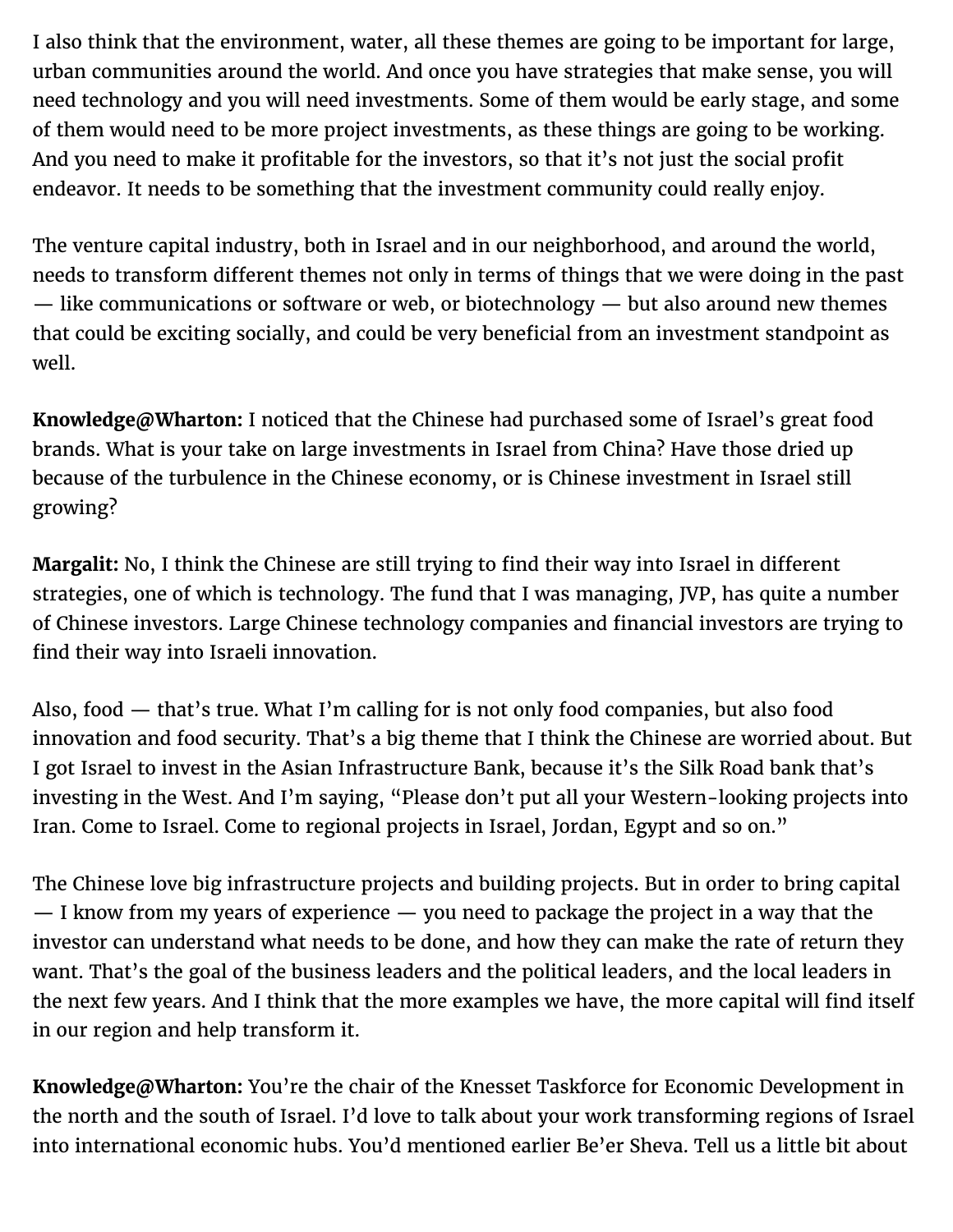what the process was for transforming Be'er Sheva from a desert into a cybersecurity capital.

**Margalit:** One of the things I like best is the economy of inclusion. In other words, a lot of times, there's a debate between right-leaning economic theories and left-leaning economic theories. I love public-private partnerships. I love to bring the business community to make a profit in a region where I need to make a social profit. And many regions that are left behind are used to thinking small.

I like cities and regions to think big, just like I'd like start-ups to think big, in order to win against the large companies. So one of the things that we were able to do in Be'er Sheva was, instead of thinking — "What's a little bit of software development, or a medical development we can do here and there?" — we created the No. 1 cybersecurity hub for innovation.

I created this with a JVP incubator when I was still an entrepreneur. Then as a public figure, I was able to help bring some of the large American companies like Lockheed Martin and Oracle and IBM and EMC and others into the region, with each one of them benefitting from a large cybersecurity project that they were undertaking. They got a large number of very talented young engineers who were hungry to succeed, and so they got profitable projects.

## **"I love public-private partnerships. I love to bring the business community to make a profit in a region where I need to make a social profit."**

We've got  $-$  as a country  $-$  thousands of quality jobs for people who are making a good living, and who are able to drive innovation forward. So a region that was left behind in the desert suddenly becomes a thriving city that is part of Israel's 21st-century economy.

In order to succeed in Israel with innovation, you need to become not only a national center you need to become an international center. That's why we have so many American companies, European companies and others joining this initiative. And this is one very good example.

**Knowledge@Wharton:** You've done some urban development as well. Tell us a little bit about the JVP Media Quarter that you built in Jerusalem, and its impact on culture as well as business in that city.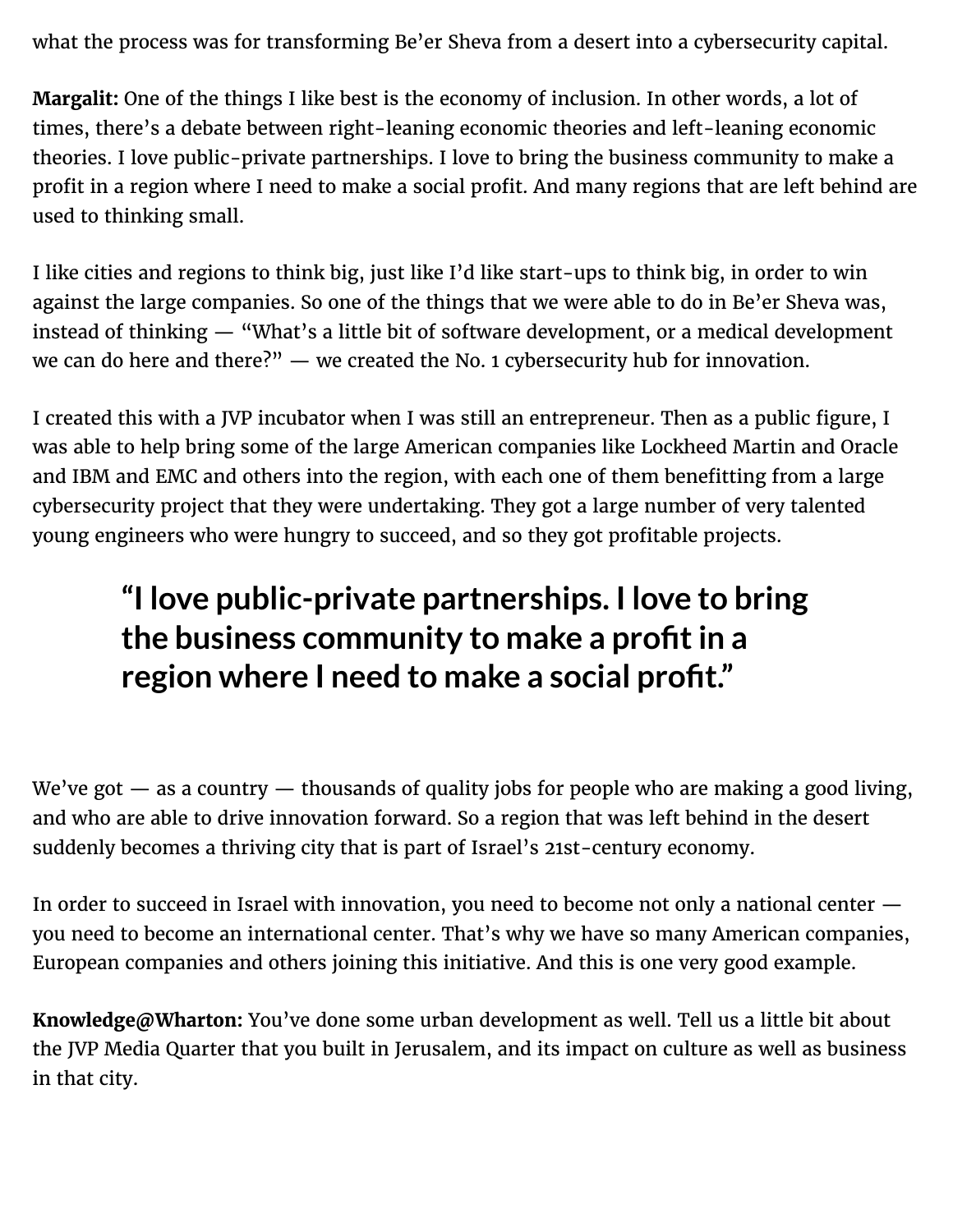**Margalit:** For years, I was working in Jerusalem, creating companies and an industrial hightech park on the outskirts of the city. And in the midst of the Second Intifada in 2002-2003, I decided to come into the city, into the old train station — it was the old Mint Building, overlooking the Old City — and to say, "We are now taking innovation to transform Jerusalem, and to give it hope." Much like many Americans needed to do in New York after 9/11.

We took very old buildings and renovated them. Old train station warehouses, and renovated them, and created a media quarter, with media companies, with start-ups, with incubators. With cultural centers where live music comes together with other performing arts, with restaurants. And then, with the largest social project, which I'm so proud of, that I built together with my wife. It's called Bakehila – which means "in the community." And it really worked over the years, with 27,000 kids from underprivileged neighborhoods in both Jewish and Arab communities.

It's part of the mentality of transforming the society around us — not just the brightest people and the smartest people, but everyone. Everyone. And because it's social entrepreneurs, cultural entrepreneurs, and business entrepreneurs working together inside the city, it is infectious. Just like despair is infection, when you create something positive, it's infectious as well.

So a lot of other people decided to start companies, to start ideas. In a matter of about 10, 15 years, more than 37,000 jobs in technology were created — each one of these jobs adds about three jobs in small businesses, academic services, social services, culture, and so on. And so it's really taken Jerusalem from a city that was in a very dark moment of despair with suicide bombers into a city that still has its problems, but that finally has a model of coexistence, of building companies, of building creative things. Because a city with a heavy load of history always needs a new theme of current creativity if it's going to continue to thrive.

**Knowledge@Wharton:** And now you're going to take that positive outlook and you're going to turn to the north with the food tech and wellness industry. Could you define that, and tell us a little bit how that's impacting the Galilee region.

**Margalit:** The Galilee is sometimes referred to in Hebrew as "the periphery," Periferia. And this is ridiculous. It's one of the most beautiful, lush landscapes. It has the highest mountains and the lowest valleys. And it has great agricultural heritage.

Yet the cities of the Galilee really need an infusion of energy and innovation. So when we looked what the Galilee could do, what it could lead the country with, we looked at the combination of the agricultural revolution, the health care revolution, and food. We are creating a food tech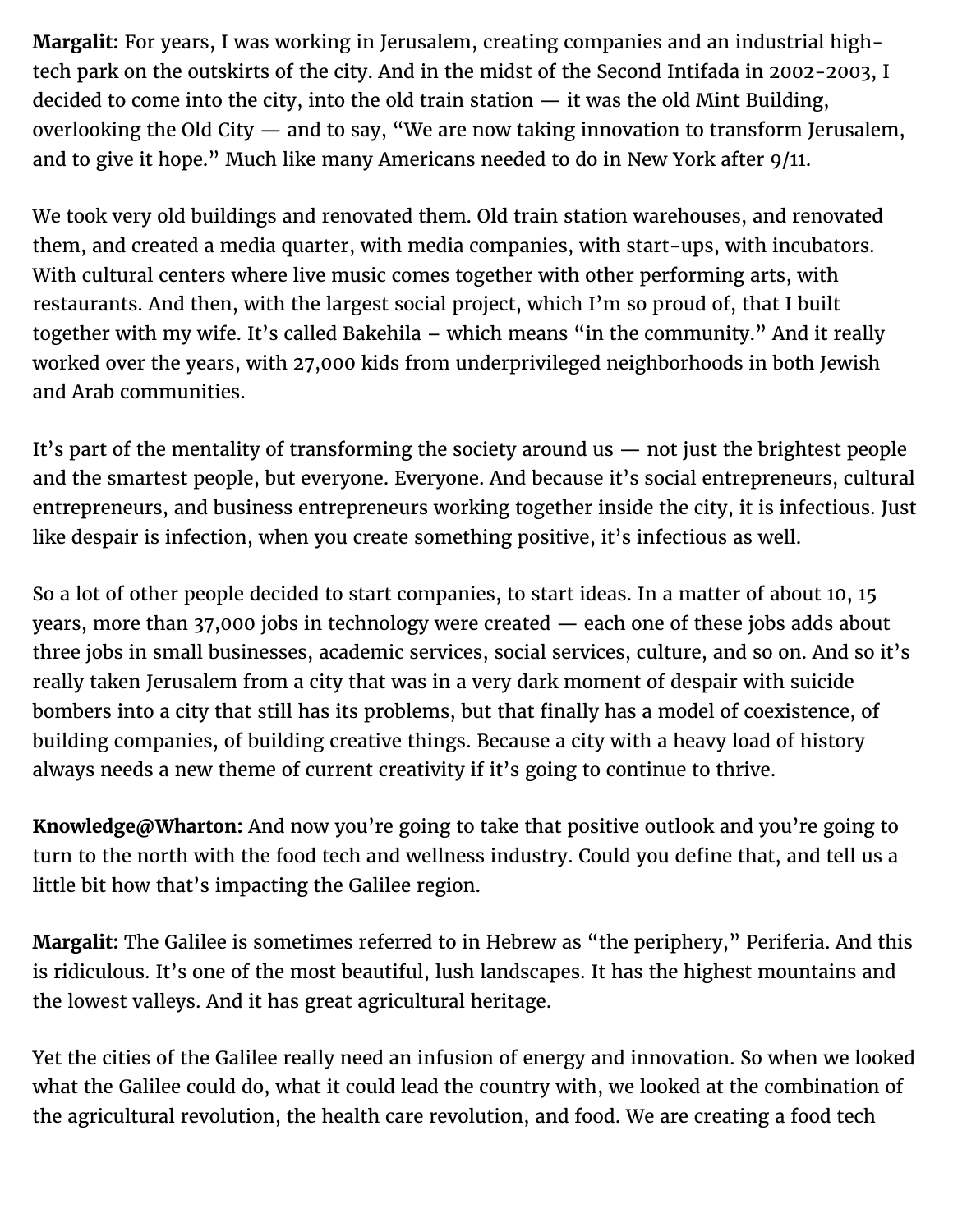incubator, one of the largest in the country. We have partnered together with Rutgers University in New Jersey. We're looking to bring international players into the region, just like we did in cybersecurity in the south.

The nice thing about it is, it's a combination of communities in the north. It's the *kibbutzim*  $$ you remember, the kibbutzim are the agricultural communities — and the small cities. And the Arab young communities who are really people with quite a bit of education, who want to get involved, want to be part of Israel's economic strategy, and really have quite a bit of agricultural heritage as well as their education.

## **"I think wellness is a big theme for Israel and other countries to embark on."**

So it's taking a region that is beautiful in the way it looks, but is somewhat behind in terms of economic drive, and taking a lot of the good will that exists towards the Galilee, and bringing innovation into it. Allowing young people, young Jewish people, young Arab people, to stay to thrive, to build companies, ideas. When you have the cities working together with the agricultural communities, you create a kind of excitement that I think the Galilee needs today in order to get on the map as one of the world's innovation places.

I think wellness is a big theme for Israel and other countries to embark on. And I also think it's a theme that is very relevant for other countries in the region as well.

Knowledge@Wharton: How is what you're doing in Haifa different?

**Margalit:** Haifa is actually where a lot of Israel's innovation began — in the Technion, which is a great academic institution. Intel has designed many of their chips there. And Apple and some other companies as well. But now, we're embarking on some new themes in Haifa. We're thinking about health care IT. It's the combination of health care strategies with IT strategies. And we're doing it, again, in the old seaport of Haifa, an area that was neglected and left behind. It's one of these classic places where you have large buildings that were warehouses exactly the kind of place where innovation can meet, young people can meet, academic strategies can meet, small businesses.